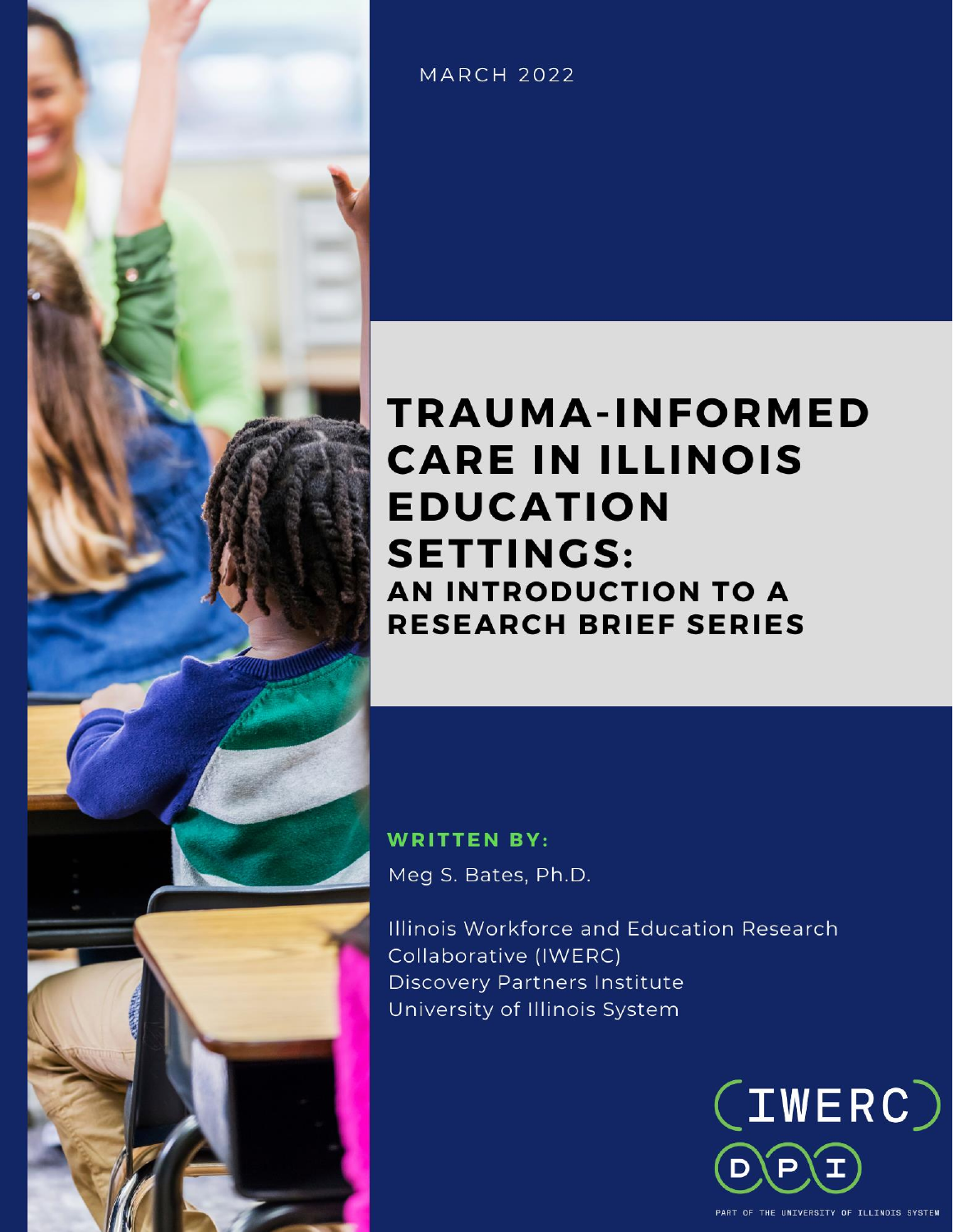## **Suggested Citation:**

Bates, M. (2022). Trauma-Informed Care in Illinois Education Settings: An Introduction to a Research Brief Series. Chicago, IL: Illinois Workforce and Education Research Collaborative (IWERC), Discovery Partners Institute, University of Illinois. Retrieved from [https://dpi.uillinois.edu/applied-research/iwerc/current-projects/trauma-informed/.](https://dpi.uillinois.edu/applied-research/iwerc/current-projects/trauma-informed/)

### **External Review:**

This report was reviewed by scholars and practitioners to ensure that its contents were both rigorous and applicable to educators and policymakers with varying levels of background knowledge. The reviewers of this report included:

- Jo Anderson (Consortium for Educational Change)
- Lynn Burdick (University of Illinois Urbana-Champaign)
- Mia Chudzik (University of Illinois Urbana-Champaign)
- Maia Connors, Ph.D. (Start Early)
- Catherine Corr, Ph.D. (University of Illinois Urbana-Champaign)
- John Easton, Ph.D. (UChicago Consortium on School Research)
- Kerry Heckman, MSW (Therapist in private practice)
- Niranjan Karnik, M.D., Ph.D. (Rush University Medical Center)
- Alexandra Richmond (University of Illinois Urbana-Champaign)
- Grace Sawyer (University of Illinois Urbana-Champaign)
- Gabriela Zamora (Illinois Collaboration on Youth)

We deeply thank these reviewers for their time and expertise.

Last revised: 3/4/2022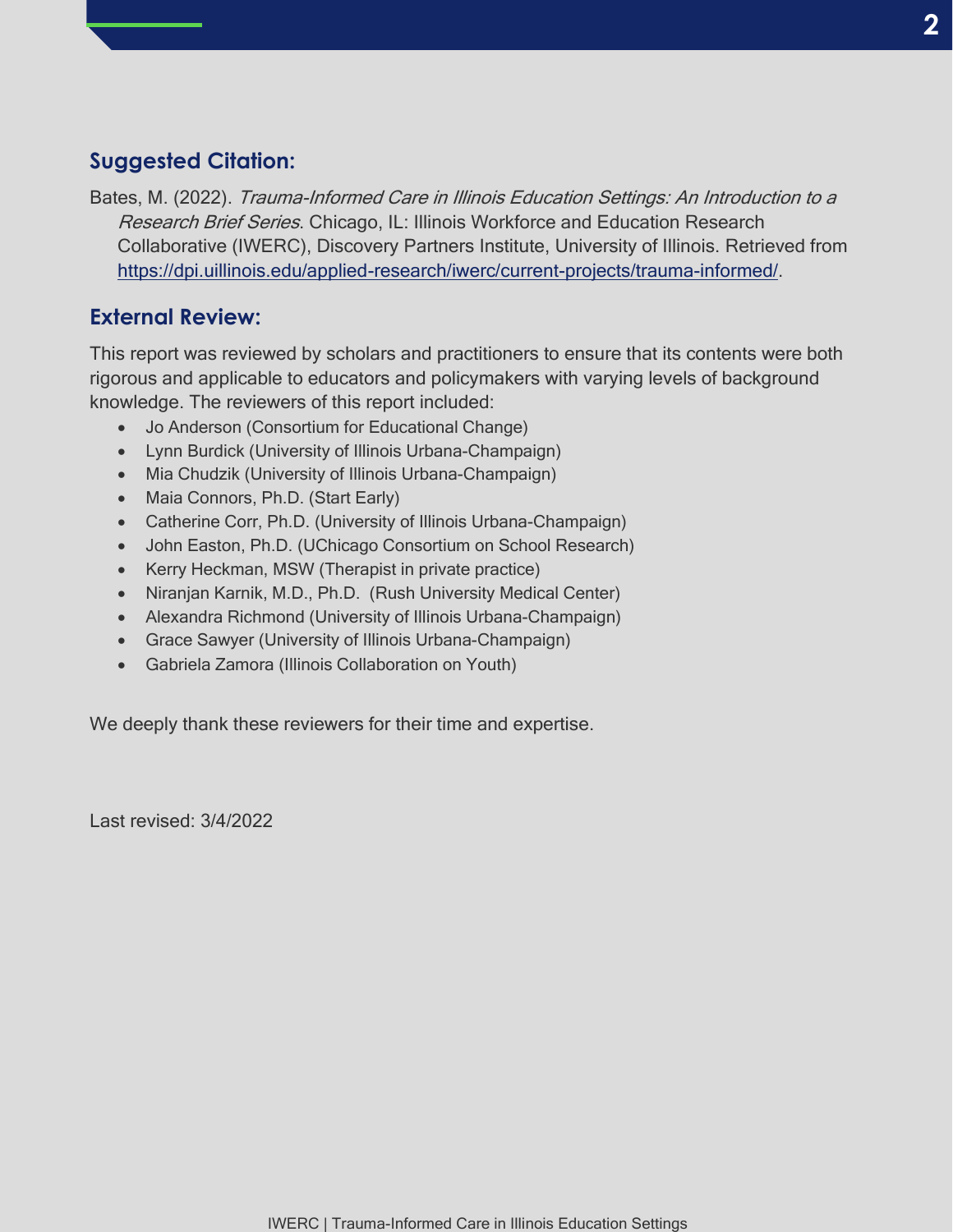# **EXECUTIVE SUMMARY**

This research brief provides high-level information on the definitions of trauma and trauma-informed care (TIC) in education (and related settings), as well as on the Illinois context for adopting TIC. The goal of this brief is to provide educators, administrators, and policymakers with a quick-yetrigorous understanding of TIC in educational settings, which they may use for immediate application or to support further study of TIC.

### **Background**

In March 2021, the Illinois General Assembly passed House Bill 2170, which, among many other things, called for TIC in educational settings. This bill acknowledged that the COVID-19 pandemic both exposed and exacerbated longstanding traumas, providing a new impetus for implementing TIC in schools. Against this backdrop, the Illinois Workforce and Education Research Collaborative (IWERC) at the University of Illinois was asked to write research briefs on trauma and its implications for educational institutions in the state of Illinois. This brief introduces the concept of TIC in schools, while setting the stage for subsequent briefs on TIC for specific student populations. All briefs provide both general examples of TIC and specific examples related to COVID-19 and its effects.

### **Key Takeaways**

Definition of Trauma. The definition of trauma provided by the American Psychological Association, detailed on page 6 of this report, is useful for schools. It emphasizes that trauma is caused by *events* that result in disturbing *experiences* and negative *effects* on individuals. These "three E's" of trauma (events, experiences, effects) are unique to the individual; the same event may be traumatic for some but not others. For this reason, events such as disasters, violence, loss, abuse, and neglect should be considered "potentially traumatic."

Effects of Trauma. Children can often resolve trauma when they have support from a caring adult. But unresolved trauma can lead to several short- and long-term psychological conditions, many of which are related to poor health outcomes. Children affected by trauma may exhibit disengagement/withdrawal or changes in behavior that are sustained, disruptive, and escalating. Educators who notice such behaviors should not assume that trauma is the cause, but educators may share their observations with trained school-based professionals who can better support the students in question.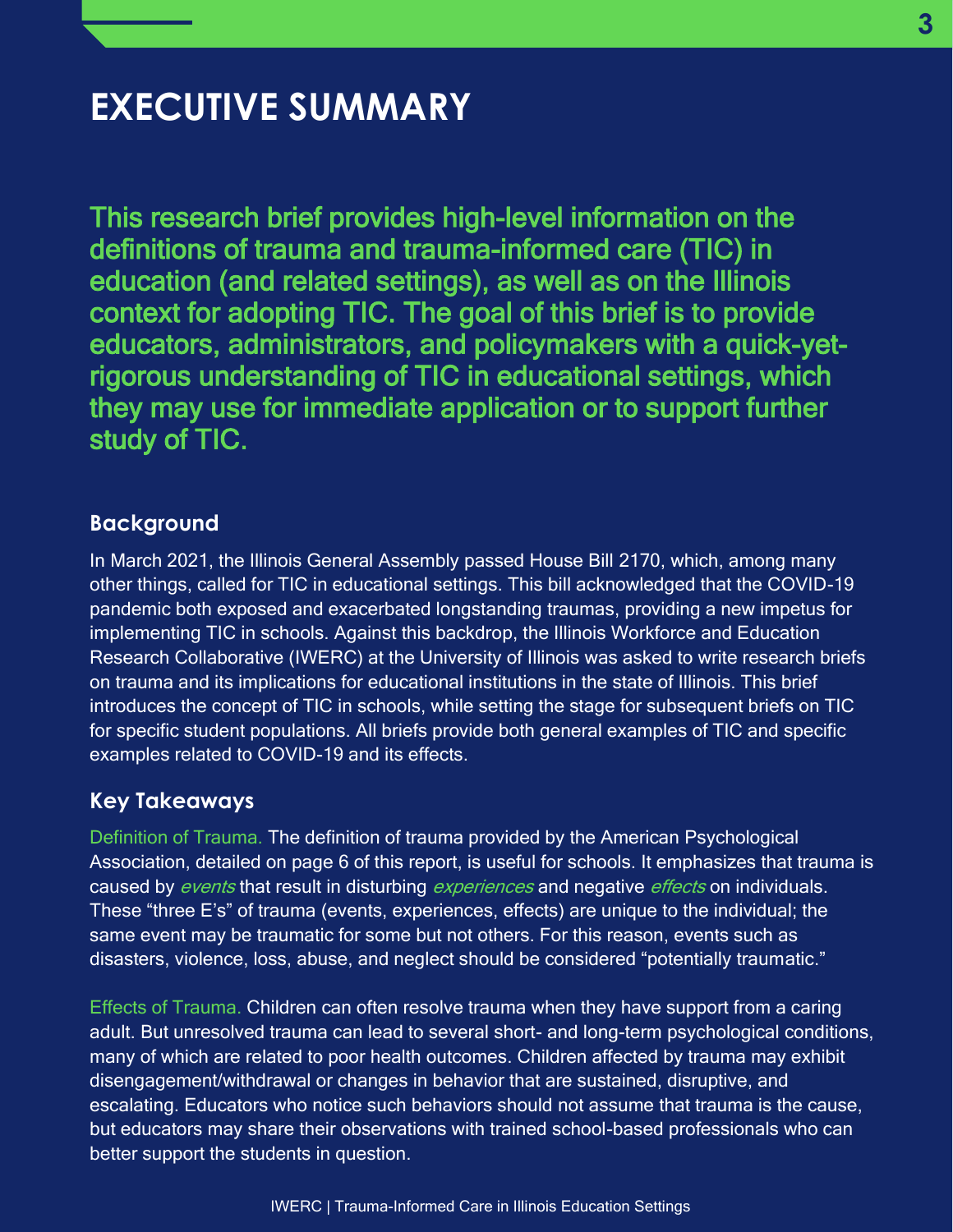TIC for Educational Institutions. TIC in education means that all school staff realize what trauma is, recognize the signs of trauma, respond to trauma appropriately, and resist retraumatizing children. A sound response to trauma connects children to resources and supports, develops children's sense of safety and consistency, encourages children's agency, emphasizes strengths and future hopes, builds resilience, and is culturally-sustaining. TIC in schools is often rooted in multi-tiered systems of supports, in which all students receive some level of TIC, but students with more significant traumatic experiences are given additional supports. Schools implementing TIC must examine and eliminate ways in which their own practices—including disciplinary practices and the implementation of TIC—could retraumatize.

The Illinois Context for TIC. Illinois has many organizations and initiatives with expertise in TIC, detailed on page 10 of this report.

Populations More Likely to Experience Trauma. Children with a known prior incidence of trauma, as well as children exhibiting behavioral problems or disengagement in school, should be prioritized for higher tiers of TIC support. There are also demographic characteristics associated with a higher risk of experiencing trauma, due to structural and systematic failures to protect such children. IWERC's other research briefs on this topic explore two of these populations: youth experiencing homelessness and young children in families with low income. These briefs, which can be found on IWERC's website, are entitled Trauma-Informed Care for Supporting the Mental and Physical Health of Youth Experiencing Homelessness (YEH) and Trauma-Informed Care for Supporting Young Children in Low-Income Families.

**4 4**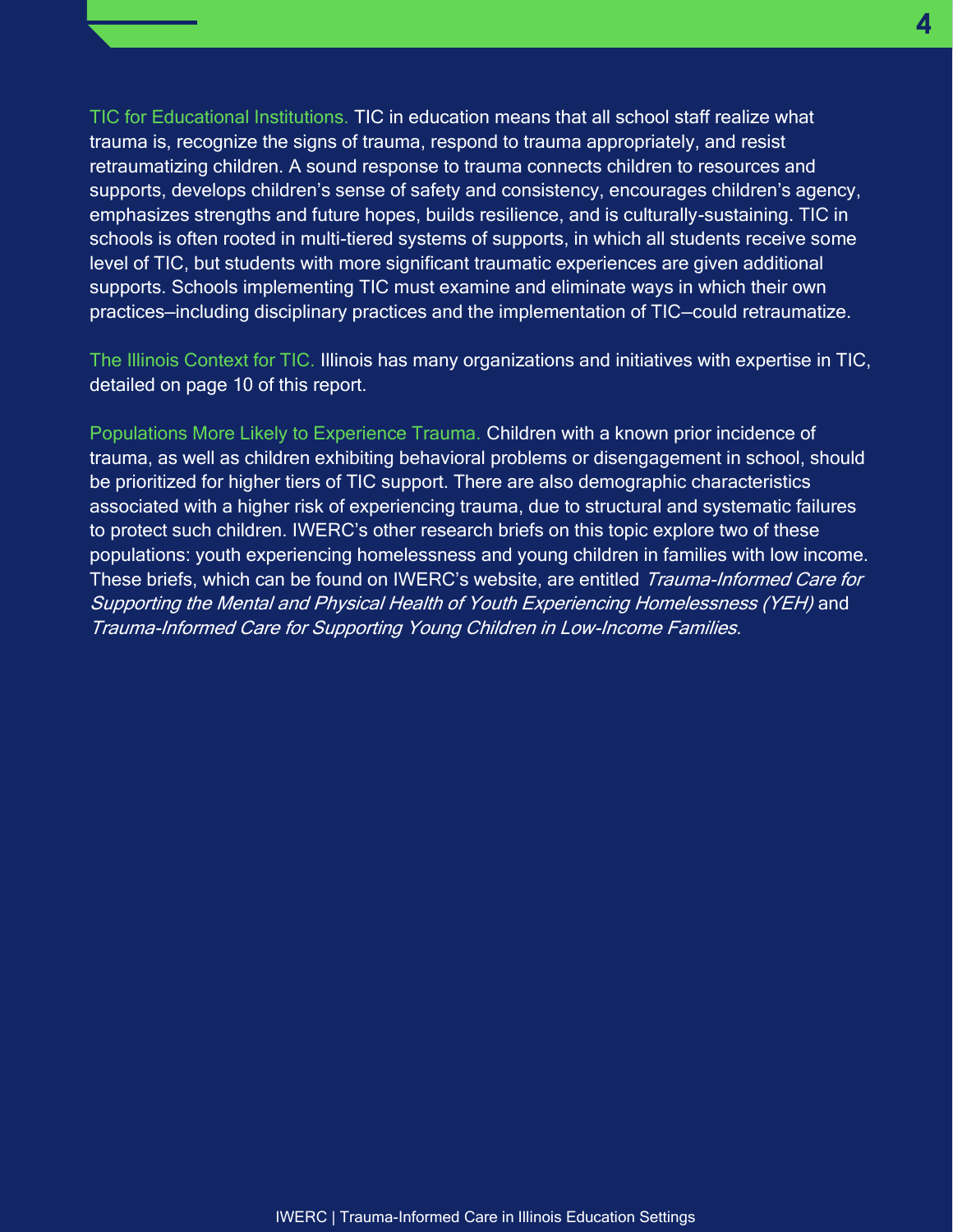# **FULL REPORT**

#### **Introduction**

In the wake of the COVID-19 pandemic, Illinois educators and policymakers have taken an increased interest in the effects of trauma on students and educators. In March 2021, the Illinois General Assembly passed House Bill 2170, which, among many other things, called for specific attention to the effects of trauma on students. House Bill 2170 stated:

It is well documented that trauma and toxic stress diminish a child's ability to thrive...The COVID-19 pandemic has exacerbated these issues and brought them into focus...Many educators and schools in this State have embraced and implemented evidenced-based restorative justice and trauma-responsive and culturally relevant practices and interventions. However, the use of these interventions on students is often isolated or is implemented occasionally and only if the school has the appropriate leadership, resources, and partners available to engage seriously in this work. It would be malpractice to deny our students access to these practices and interventions, especially in the aftermath of a once-in-a-century pandemic.<sup>a</sup>

The bill acknowledged that COVID-19 both exposed and exacerbated longstanding traumas, calling for trauma-informed care (TIC) not just in response to the pandemic, but proactively going forward. In addition, the bill noted that, while the pandemic was a collective trauma, it was disproportionately harmful for students of color and for students in families with lower incomes.

Given this interest in how trauma intersects with educational experience, the Illinois Workforce and Education Research Collaborative (IWERC) at the University of Illinois was asked to write research briefs on trauma and its implications for educational institutions (and related settings) in the state of Illinois.<sup>b</sup> IWERC was asked specifically to address TIC in the context of COVID-19—an event that was potentially traumatic for all children<sup> $1,2$ </sup>, but also raised interest in TIC in education more generally.

In response to this request, IWERC has created three initial briefs, all of which may be found on IWERC's website. $c$  All briefs follow five principles. They are:

- 1. Illinois-specific
- 2. Derived from rigorous scholarly research
- 3. Focused on target populations that are more likely to experience trauma and may require distinct approaches
- 4. Pithy and actionable for educators, educational institutions, and others
- 5. Inclusive of both general examples of TIC and specific examples for the COVID-19 context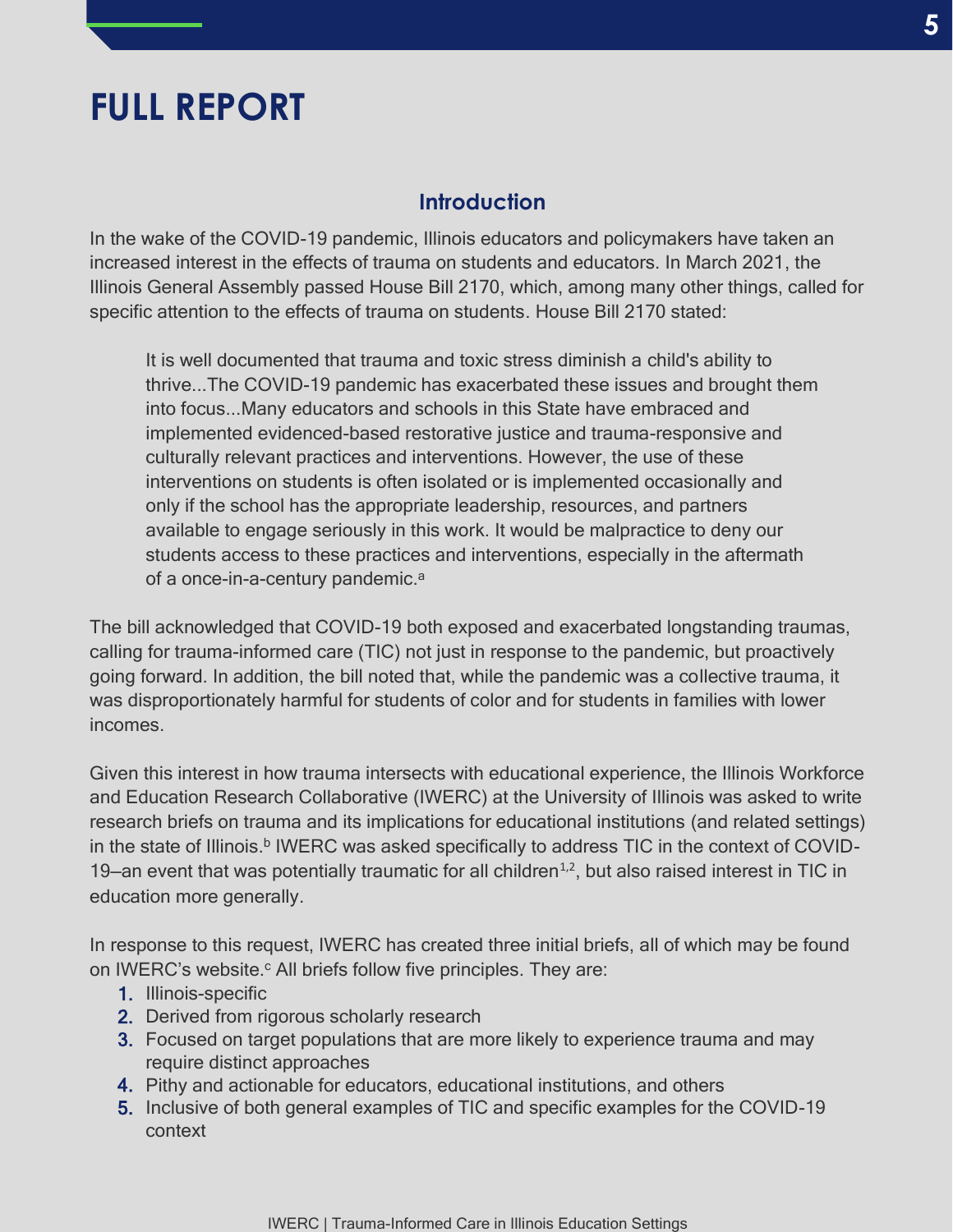The goal of these briefs is to give Illinois educators, administrators, and policymakers a quickyet-rigorous understanding of TIC in educational settings. We hope they provide an accessible introduction to a complex topic, while inspiring both immediate applications and further reading.

This introductory brief provides high-level information on the definition of trauma and TIC in education, as well as the Illinois context for adopting TIC. It then outlines populations that may be more likely to experience trauma, as a means of identifying the target populations explored in subsequent briefs.

# **Defining Trauma in Children**

There are numerous definitions of trauma from different organizations and government agencies, with largely interchangeable components. For these research briefs, we adopt the definition of trauma utilized by the American Psychological Association [APA]<sup>3</sup>:

#### Definition:

Any disturbing experience that results in significant fear, helplessness, dissociation, confusion, or other disruptive feelings intense enough to have a long-lasting negative **effect** on a person's attitudes, behavior, and other aspects of functioning. Traumatic events include those caused by human behavior (e.g., rape, war, industrial accidents) as well as by nature (e.g., earthquakes) and often challenge an individual's view of the world as a just, safe, and predictable place. (Bold emphases added)

We have purposely bolded three terms in the definition above: experience, effect, and event. These "three E's of trauma" are often emphasized by practitioners and scholars, led by the Substance Abuse and Mental Health Services Administration (SAMHSA), a unit within the U.S. Department of Health and Human Services.<sup>4</sup> The idea is that all three E's must be considered in defining trauma: events are the root causes of trauma, but an event is only traumatic if a person (a) **experiences** it as traumatic and (b) has short-term or long-lasting effects from the trauma. These experiences and effects are unique to the individual; not all persons who experience the same event will experience trauma or traumatic effects. For this reason, events that could lead to traumatic responses are often referred to as "potentially traumatic events."<sup>5</sup>

Potentially traumatic events for children (defined as ages 0-18) can be caused by disasters, such as the pandemic, or can occur in the home or surrounding community. Examples include, but are not limited to, emotional, physical, and sexual abuse; neglect; experiencing or witnessing violence; living with those who have substance abuse problems or mental health issues; divorce or separation of caregivers; and death or incarceration of a family member.  $6-8$ Potentially traumatic events can also involve single or repeated exposures. The APA definition above may be useful for schools because it implicitly includes the three E's and the idea that events are potentially traumatic, not certainly traumatic.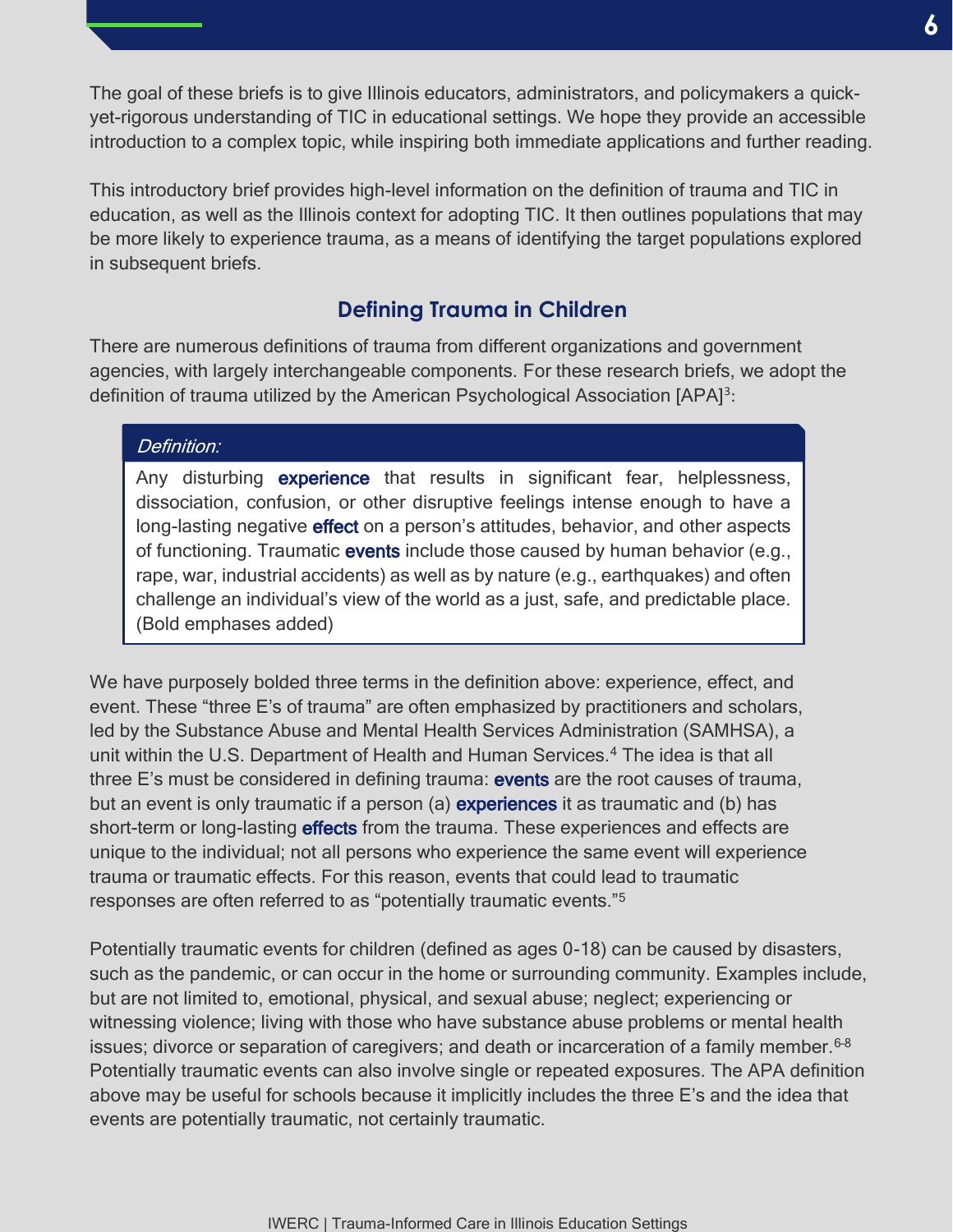# **Effects of Trauma in Children**

If children experience an event as traumatic, they can often work through and resolve the effects of the trauma with support from a caring adult, as such adults are an important protective factor for children.<sup>5,6,9,10</sup> But children who are exposed to prolonged trauma or multiple kinds of traumas, often called "complex trauma," have a greater risk of long-term effects.5,8,11 Unresolved traumas can lead to several conditions specifically associated with trauma, such as acute stress disorder and posttraumatic stress disorder (PTSD).<sup>11</sup> But, long-

"Unresolved traumas can lead to several conditions specifically associated with trauma, such as acute stress disorder and posttraumatic stress disorder (PTSD)."

term, unresolved traumas can also lead to other mental health issues, including anxiety and depression, eating disorders, substance abuse, and, due to riskier health choices, a range of negative physical health outcomes.7,11–<sup>13</sup>

There are numerous warning signs that could indicate a child has experienced trauma. $13$  Educators may observe academic and behavioral difficulties in school, including fighting, classroom disruptions, and excessive responses to occurrences. Students may also exhibit disengagement, the signs of eating disorders, sleep problems, hypervigilance, and withdrawal from activities and friends they once enjoyed. Young children (0-5) may have more tantrums, have toileting issues (after

toilet training was achieved), and engage in aggressive behaviors. Adolescents may take more risks, resulting in interactions with the justice system, and have difficulties organizing work, school, and home life.<sup>13</sup> Students experiencing trauma may also suffer from poorer grades, problems completing homework, and frequent absenteeism.14,15

However, these behaviors can also be isolated events, developmentally appropriate for the age, or unrelated to trauma.<sup>1</sup> Key factors to consider are whether the behaviors represent a change from previous behavior, are sustained over a long period of time, are particularly severe or disruptive, and appear to escalate.<sup>1,5</sup> Educators may notice and share warning signs with school psychologists and social workers, but any sort of formal screening and diagnosis process should be considered carefully.<sup>16</sup> Importantly, educators should not prod children to reveal traumatic events; educators should focus on connecting students about whom they are concerned to appropriate resources and on providing a universally trauma-informed school experience.

## **TIC for Educational Institutions**

Many scholars and organizations outside of education have defined TIC. For these research briefs, we adapt the commonly used SAMHSA framework of "four R's" for TIC, applying it to education and expanding it with information from other sources.<sup>1,2,4,17-23</sup>

TIC in education means that *all* staff throughout a school: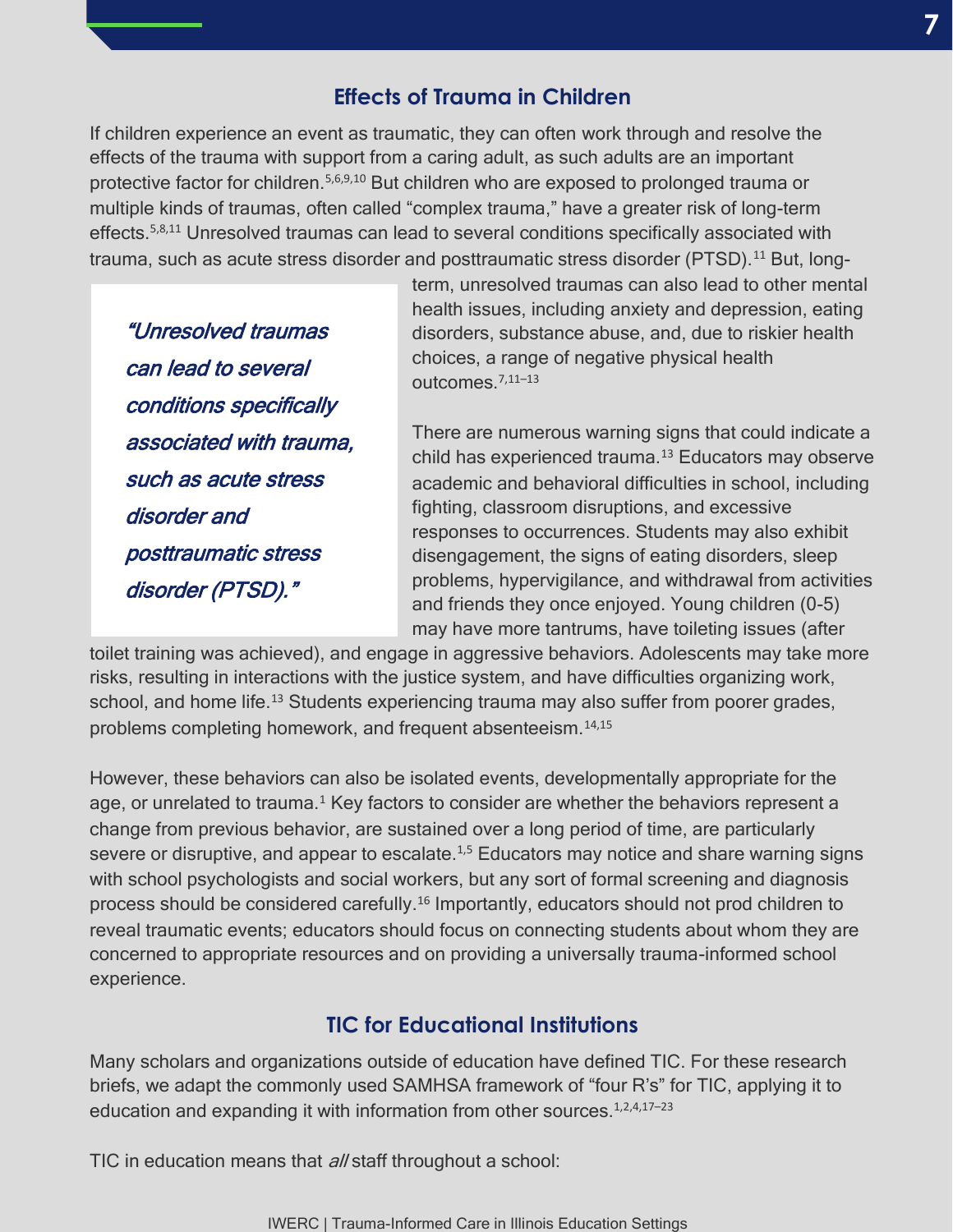Recognize the signs of trauma in children (and connect students who show more intensive signs of trauma to those who are best trained to work with them).

**XX** Respond to trauma appropriately. An appropriate response includes:

- ▶ Connecting children to resources, supports, and people who can assist them.
- ▶ Supporting children's sense of safety, consistency, and trust.
- ▶ Encouraging children's agency and decision-making.
- **Emphasizing children's strengths and future possibilities.**
- ▶ Building children's resilience.
- ▶ Being culturally-sensitive and culturally-sustaining.
- **XX** Resist retraumatizing children, especially within the educational setting itself. This includes:
	- ▶ Taking care that TIC itself does not harm children and families, such as through invasive trauma screening practices or by improperly seeking to understand the source of the trauma (rather than simply supporting students who have been traumatized).
	- ▶ Using disciplinary practices that seek to empathetically understand the source of misbehavior and are not overly harsh or exclusionary (such as denying recess or time with friends/family).

While these principles may seem vague, subsequent briefs will detail how these TIC principles operate in practice for specific populations.

Beyond this definition, there are areas to which TIC is connected but not synonymous. These important areas should be understood and considered in implementing TIC in schools. They include:

**Therapy.** TIC is often coupled with therapeutic trauma interventions, but they are not one in the same.<sup>17-19</sup> Indeed, educators should *not* attempt to act as mental health professionals. Some settings that use TIC also provide therapy, but this is in addition to TIC, not part of it.<sup>17</sup> For educators, TIC essentially involves being aware of how trauma might shape students' current behavior, being empathetic, and connecting students to resources (possibly including those who can provide more therapeutic intervention).<sup>19</sup>

Multi-tiered systems of support. TIC may be implemented in many ways. However, it is often situated within the context of multi-tiered systems of support (MTSS).<sup>1,2,22,23</sup> MTSS is a framework in which schools provide universal supports in an area to all students, with more targeted activities and interventions for smaller groups of students who require the higher "tiers" of support.<sup>24,25</sup> When used to implement TIC, *universal* services might focus on schools providing consistent routines and safety, as well as educators listening to students when they discuss potentially traumatic events, looking for signs of trauma, and linking children and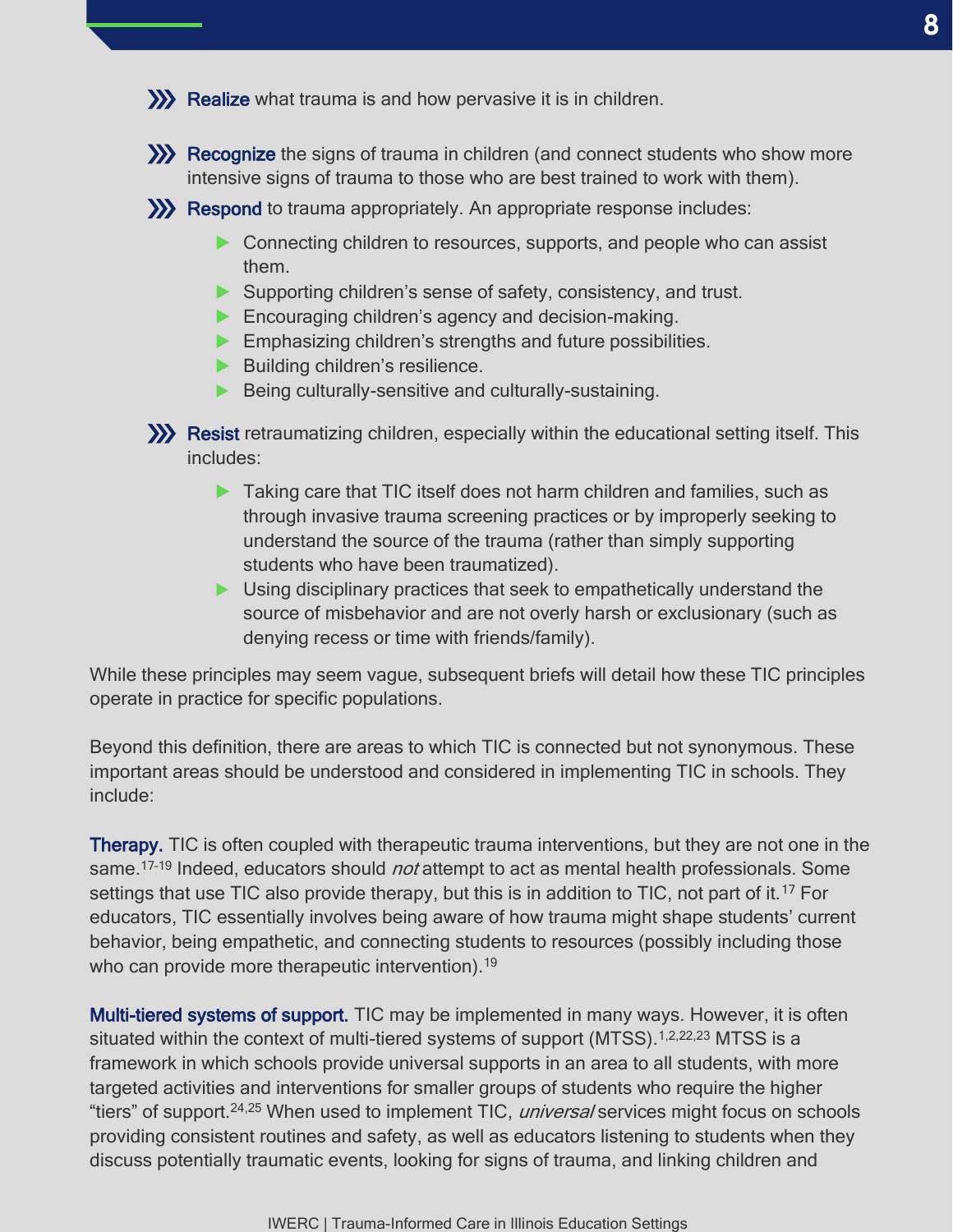families to community and school resources.<sup>2,22,23</sup> Educators can also universally shift their mindset on student behaviors from one of asking "What's wrong with you?" to one of asking "What happened to you?".<sup>16</sup> This shift in mindset will help educators to serve all students by understanding behavioral issues empathetically, as a result of a student's experience rather than as a personal attack, and by working with students to develop new responses.<sup>26</sup> Based on specific student needs, higher tiers might involve utilizing research-based TIC programs with small groups of students<sup>2,22,23</sup> and placing students 1-on-1 with professionals trained in TIC.<sup>22</sup>

Social-emotional learning (SEL). Trauma and SEL are often discussed together in the context of education, as they both are concerned with the whole child (beyond academics). However, they are not synonymous. SEL involves building a specific set of social and emotional competencies that support academic, behavioral, and relational success.<sup>27</sup> An emphasis on SEL has been shown to have positive effects for all students, not only those who have experienced trauma.19,28 However, an SEL focus can be a useful part of TIC, including as the universal tier of support in a multi-tiered system.23,25

Dismantling of systemic bias. TIC is, by nature, responsive to the effects of traumas that have already occurred. But high-quality approaches should also acknowledge and take proactive steps regarding the root causes of trauma, including systemic biases in the experience of those root causes.<sup>21,25,29</sup> They should also eliminate ways that educational institutions reinforce such biases and related trauma, including the use of racially-biased disciplinary practices.<sup>25</sup>

Before leaving this section, we note that, while enthusiasm for TIC in educational institutions is strong, research on the effectiveness of TIC in school-based settings is weak.<sup>20,24,25,30</sup> Although there is support for specific components of TIC in the mental health, social work, and substance abuse fields,<sup>17</sup> the application of these approaches to education is a more recent innovation,<sup>30</sup> as is the application to children in general.<sup>20</sup> There is little consensus on the definition, measurable outcomes, or implementation of school-based TIC.<sup>24,30</sup> Indeed, the definition of TIC forged above mostly comes from trauma-focused agencies that convened the wisdom of experts and clinicians, rather than on strong empirical evidence.<sup>4</sup>

In subsequent briefs, we attempt to draw on these frameworks, as well as on existing empirical evidence for specific TIC practices in multiple settings, acknowledging that rigorous evidence for educationbased application is sparse. In general, these briefs are not meant to overstate the empirical evidence base for TIC in schools, but they are instead designed to inform

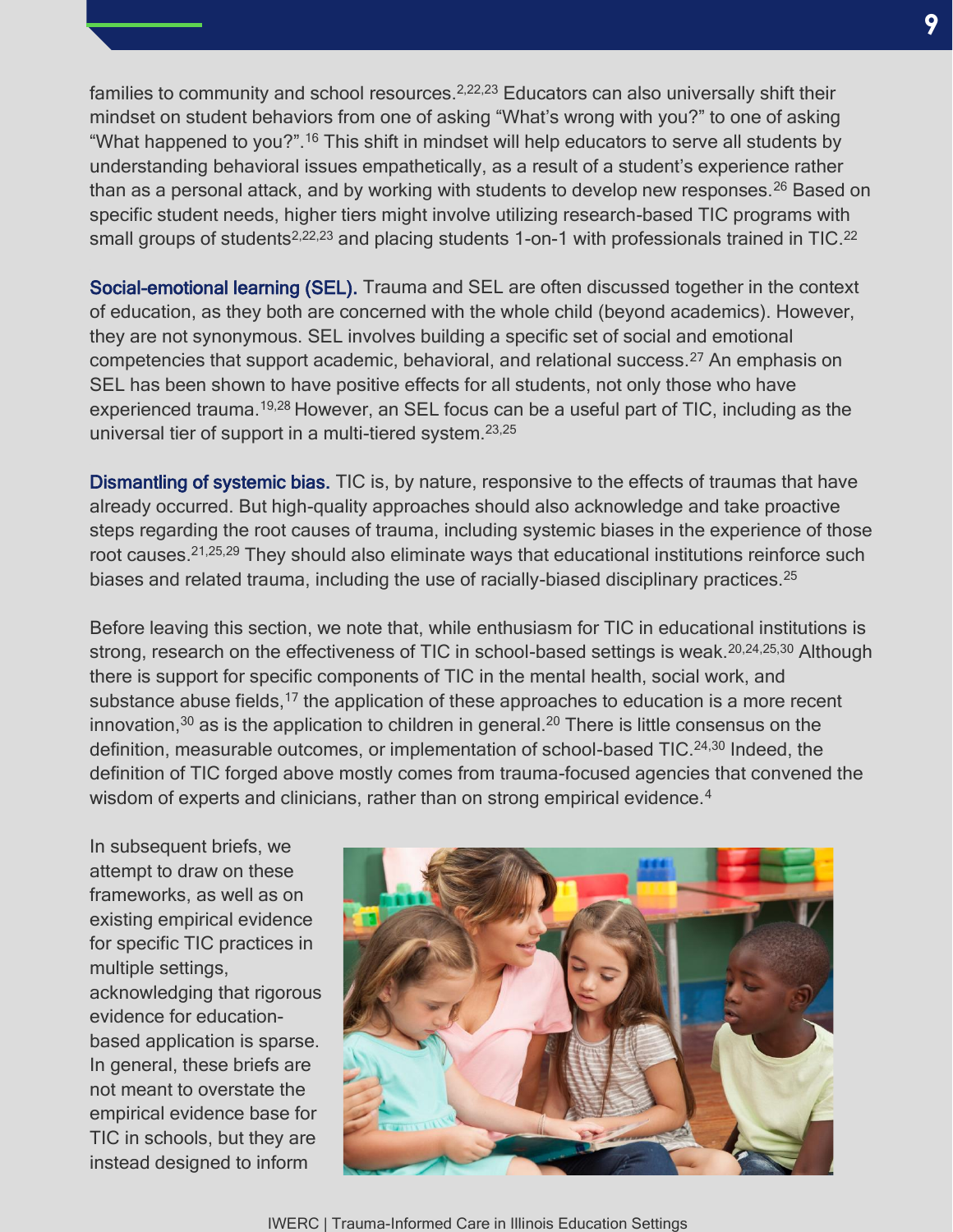and assist Illinois stakeholders as they implement the school-based TIC called for in recent Illinois legislation. Finally, while evidence is limited, we note that even the most skeptical experts advise that educational institutions can test TIC by incorporating the most evidencebased practices at a small scale, perhaps within a multi-tiered system that includes more rigorously supported SEL and behavioral support programs.<sup>24</sup>

# **The Illinois Context for Trauma-Informed Care in Education**

As noted in the introduction to this piece, the state of Illinois is currently invested in defining and utilizing TIC in schools. HB2170 established a Whole Child Task Force<sup>31</sup> that is charged with developing definitions for key terms related to TIC in education and with outlining the processes and resources necessary for all Illinois schools to become trauma-informed.

Illinois has several organizations whose work can support these statewide goals. The Center for Childhood Resilience<sup>d</sup> at Lurie Children's Hospital supports schools in adopting TIC and has created a Trauma Responsive Schools-Designation (TRS-D) that schools may earn. The Center is currently working with the Illinois State Board of Education (ISBE) to pilot a program called REACH (Resilience Education to Advance Community Healing) with schools across the state. REACH provides virtual and in-person professional development, along with school-wide supports, to create schools that are trauma-informed.

The Illinois Childhood Trauma Coalition<sup>e</sup> connects and provides resources to organizations across the state that utilize TIC, while the Partnership for Resilience<sup>f</sup> brings together diverse partners (such as schools, families, healthcare institutions, teacher and school employee unions, and community-based organizations) to develop trauma-informed schools. The Collaborative for Academic, Social, and Emotional Learning (CASEL)<sup>g</sup> is a nationallyrecognized hub for scholarship and support related to SEL, a useful component of a traumainformed system. Finally, the Illinois Children's Mental Health Partnershiph conducts planning and resource provision related to a range of mental health issues in children, including trauma.

# **Setting the Stage for Further Briefs: Populations More Likely to Experience Trauma**

While most children will experience a potentially traumatic event, prolonged and multiple traumas tend to cluster in a smaller subset of children.<sup>7,8,32,33</sup> Special attention may be needed for these populations. In the wake of the pandemic, two populations immediately surface as potentially in need of more attention and support<sup>1</sup>:

- ▶ Children with a known prior incidence of trauma. These children are more likely to experience subsequent trauma, or to have issues with past trauma in the context of stressful situations.  $9$  As multiple traumas are associated with poorer outcomes,  $7$  schools should prioritize these children for intervention.<sup>19</sup>
- ▶ Children exhibiting behavioral problems in school (i.e., the signs of trauma). Children who are showing the signs and symptoms listed above should be assisted accordingly.19,34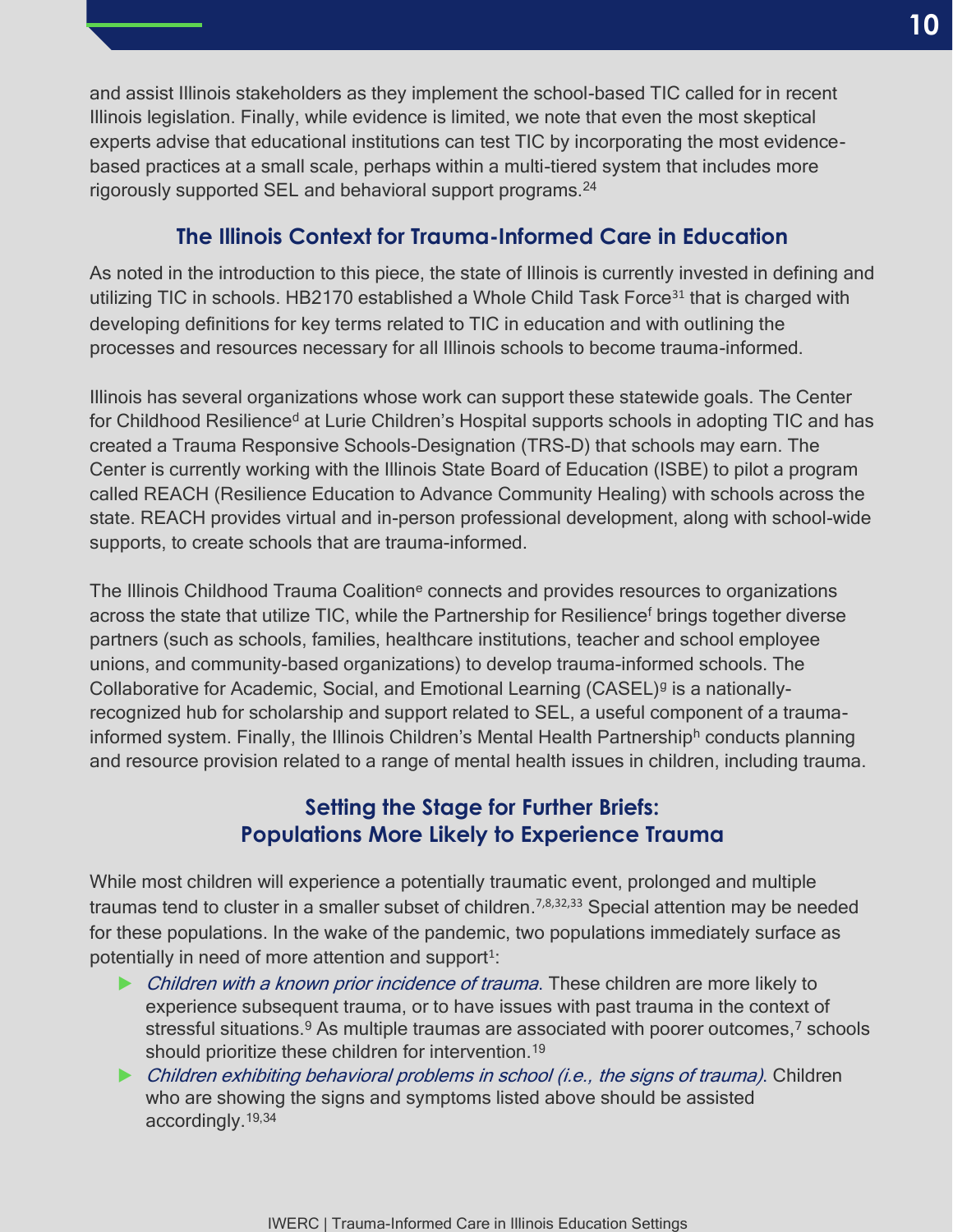Beyond these important indicators, there are other characteristics that are associated with a higher risk of experiencing trauma, due to structural and systematic failure to protect children (and adults) in certain populations. Based on extant research, children more likely to experience trauma include:

- $\triangleright$  Children in families that have low income and/or are experiencing financial stress<sup>6,32</sup>
- $\blacktriangleright$  Children of adults with low education levels<sup>32</sup>
- $\blacktriangleright$  Children in foster care<sup>12</sup>
- $\triangleright$  Children experiencing homelessness<sup>17</sup>
- $\triangleright$  Children of mothers who were younger than 20 at the birth of the first child<sup>32</sup>
- $\blacktriangleright$  Black and Hispanic children<sup>8,33</sup>
- $\blacktriangleright$  Children with disabilities<sup>11</sup>
- ▶ Children from communities that have high rates of poverty, violence, crime, and/or unemployment $6,32$

Children with identities that intersect populations listed above are at particular risk for trauma. Screening tools are sometimes recommended for identifying students who have experienced trauma and for gauging the level of traumatic experience at a schoolwide level. However, the use of such tools is complicated and not without controversy. In general, if used, screening tools should be high-quality, should be applied universally (not targeted only at certain student populations), and should involve active consent by parents.<sup>16,26</sup> But screening may also be a much more informal process, simply involving a caring adult (such as a teacher) referring a child they are concerned about to support personnel who can better assist the child.

If TIC is embedded in a strong, multi-tiered system, schools can utilize some of the universal approaches listed above to identify students in need of further support (without regard to student characteristics). But different populations may require slightly different approaches for addressing their trauma. In subsequent briefs, we focus on TIC for select populations from this list, starting with briefs on young children in families with low income and youth experiencing homelessness.

### **Conclusion**

In the wake of the pandemic, Illinois has established legislation to enact TIC in educational institutions across the state. This introductory brief outlined how research defines trauma and TIC, along with populations that may be more likely to experience trauma. Subsequent briefs will detail TIC for specific populations.

#### **Endnotes**

a The text of Illinois House Bill 2170 may be found here: [https://www.ilga.gov/legislation/publicacts/101/PDF/101-](https://www.ilga.gov/legislation/publicacts/101/PDF/101-0654.pdf) [0654.pdf.](https://www.ilga.gov/legislation/publicacts/101/PDF/101-0654.pdf)

**IWERC's research agenda is collectively determined by a Research Advisory Council of 84 stakeholders across** the state of Illinois. This stakeholder group includes researchers, members of state agencies, policy advocates (including the Illinois teachers unions), and practicing educators in settings spanning early childhood to adult workforce training. This Council suggested a research review of trauma-informed approaches to education in the wake of the pandemic; this brief series is intended to fulfill IWERC's commitment to that suggestion. c IWERC's website is [https://dpi.uillinois.edu/applied-research/iwerc/.](https://dpi.uillinois.edu/applied-research/iwerc/)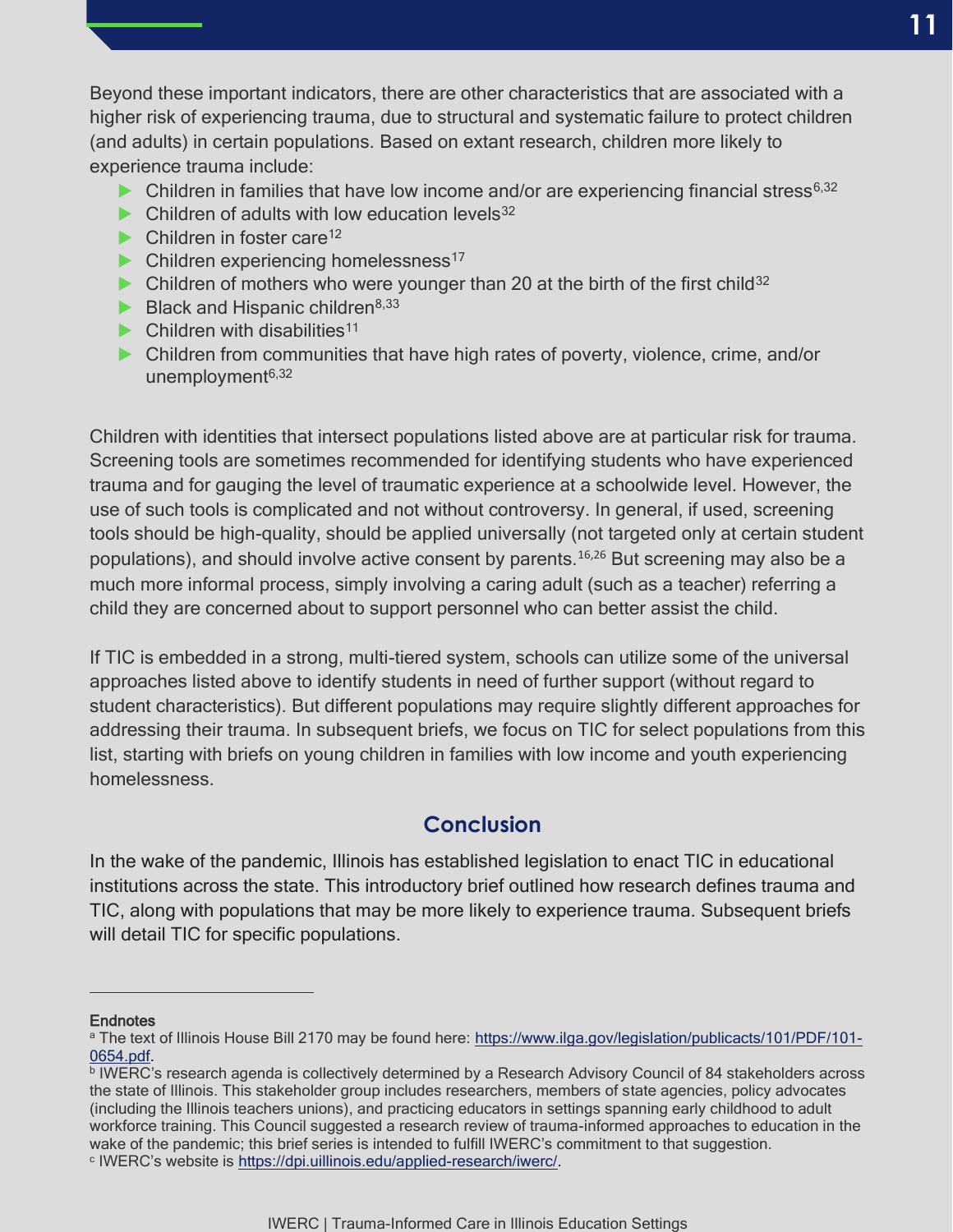- <sup>d</sup> Information on the Center for Childhood Resilience can be found at [https://childhoodresilience.org/.](https://childhoodresilience.org/)
- <sup>e</sup> Information on the Illinois Childhood Trauma Coalition can be found at [http://lookthroughtheireyes.org/ictc/.](http://lookthroughtheireyes.org/ictc/)
- <sup>f</sup> Information on the Partnership for Resilience can be found at [https://partnership4resilience.org/.](https://partnership4resilience.org/) g Information on CASEL can be found at [https://casel.org/.](https://casel.org/)
- h Information on the Illinois Children's Mental Health Partnership can be found at [https://www.icmhp.org/.](https://www.icmhp.org/)

#### **References**

- 1. Rider, E. A., Ansari, E., Varrin, P. H., & Sparrow, J. (2021). Mental health and wellbeing of children and adolescents during the covid-19 pandemic. BMJ (Clinical Research Ed.), 374, n1730. https://doi.org/10.1136/bmj.n1730
- 2. Taylor, S. S. (2021). Trauma-Informed Care in Schools: A Necessity in the Time of COVID-19. Beyond Behavior, 30(3), 124–134. https://doi.org/10.1177/10742956211020841
- 3. American Psychological Association [APA]. (2020). APA Dictionary of Psychology. https://dictionary.apa.org/trauma
- 4. Substance Abuse and Mental Health Services Administration [SAMHSA]. (2014). SAMHSA's Concept of Trauma and Guidance for a Trauma-Informed Approach. Substance Abuse and Mental Health Services Administration.
- 5. Brooks, S. K., & Greenberg, N. (2022). Preventing and Treating Trauma-Related Mental Health Problems. In P. Lax (Ed.), Textbook of Acute Trauma Care (pp. 829-846). Springer International Publishing. https://doi.org/10.1007/978-3-030-83628-3\_44
- 6. Centers for Disease Control and Prevention [CDC]. (2021, January 5). Adverse childhood experiences: Risk and protective factors. https://www.cdc.gov/violenceprevention/aces/riskprotectivefactors.html
- 7. Felitti, V. J., Anda, R. F., Nordenberg, D., Williamson, D. F., Spitz, A. M., Edwards, V., Koss, M. P., & Marks, J. S. (1998). Relationship of childhood abuse and household dysfunction to many of the leading causes of death in adults. The Adverse Childhood Experiences (ACE) Study. American Journal of Preventive Medicine, 14(4), 245–258. https://doi.org/10.1016/s0749-3797(98)00017-8
- 8. Sacks, V., & Murphey, D. (2018). The prevalence of adverse childhood experiences, nationally, by state, and by race/ethnicity. In Child Trends Research Brief. (p. 20). https://www.childtrends.org/wpcontent/uploads/2018/02/ACESBriefUpdatedFinal\_ChildTrends\_February2018.pdf
- 9. American Psychological Association [APA]. (2008). Children and trauma: Update for mental health professionals. https://www.apa.org/pi/families/resources/update.pdf
- 10. Whitfield, C. L. (1998). Adverse childhood experiences and trauma. American Journal of Preventative Medicine, 14(4), 361–364.
- 11. Substance Abuse and Mental Health Services Administration [SAMHSA]. (n.d.). Trauma-Informed Care in Behavioral Health Services. Treatment Improvement Protocol (TIP) Series 57: Part 3, Literature Review (HHS Publication No. (SMA) 13-4801). Substance Abuse and Mental Health Services Administration.
- 12. Klain, E. J., & White, A. R. (n.d.). Implementing Trauma-Informed Practices in Child Welfare. ABA Center on Children and the Law, 15.
- 13. Goddard, A. (2021). Adverse Childhood Experiences and Trauma-Informed Care. Journal of Pediatric Health Care: Official Publication of National Association of Pediatric Nurse Associates & Practitioners, 35(2), 145– 155. https://doi.org/10.1016/j.pedhc.2020.09.001
- 14. Slade, E. P., & Wissow, L. S. (2007). The influence of childhood maltreatment on adolescents' academic performance. Economics of Education Review, 26(5), 604-614. https://doi.org/10.1016/j.econedurev.2006.10.003
- 15. Stempel, H., Cox-Martin, M., Bronsert, M., Dickinson, L. M., & Allison, M. A. (2017). Chronic School Absenteeism and the Role of Adverse Childhood Experiences. Academic Pediatrics, 17(8), 837-843. https://doi.org/10.1016/j.acap.2017.09.013
- 16. Eklund, K. & Rossen, E. (2016). Guidance for Trauma Screening in Schools: A product of the defending childhood state policy initiative. The National Center for Mental Health and Juvenile Justice.
- 17. Hopper, E. K., Bassuk, E. L., & Olivet, J. (2010). Shelter from the storm: Trauma-informed care in homelessness services settings. The Open Health Services and Policy Journal, 3, 80-100.
- 18. Levenson, J. (2017). Trauma-Informed Social Work Practice. Social Work, 62(2), 105-113. https://doi.org/10.1093/sw/swx001
- 19. Halladay Goldman, J., Danna, L., Maze, J. W., Pickens, I. B., & Ake III, G. S. (2020). Trauma-Informed School Strategies during COVID-19. National Center for Child Traumatic Stress. www.NCTSN.org
- 20. Conradi, L., & Wilson, C. (2010). Managing traumatized children: A trauma systems perspective. Current Opinion in Pediatrics, 22(5), 621-625. https://doi.org/10.1097/MOP.0b013e32833e0766
- 21. Ginwright, S. (2018). The Future of Healing: Shifting From Trauma Informed Care to Healing Centered Engagement. Medium. https://ginwright.medium.com/the-future-of-healing-shifting-from-trauma-informedcare-to-healing-centered-engagement-634f557ce69c